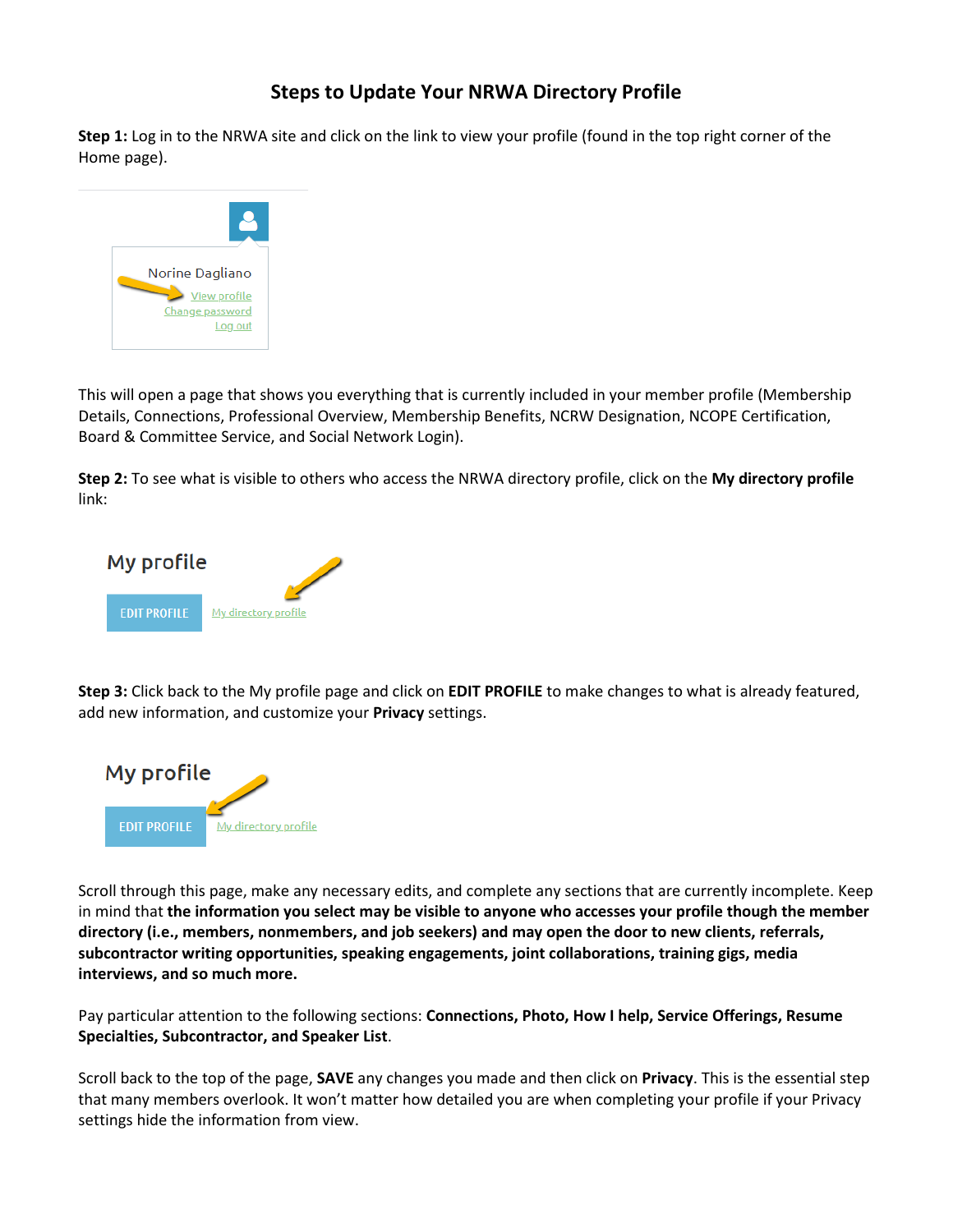

**Step 4:** On this page, the first step is to ensure you have checked the box **Show profile to others.**



Below this, you'll see a long list of **DETAILS TO SHOW** with three options of who can view the details: **Anybody, Members**, and **No access**.



**Step 5:** Work your way down this list, ensuring you have selected from one of the 3 options for each item listed. Again, keep in mind that what you make visible may directly impact your business and your opportunities to make connections and generate income.

After you have made and reviewed all your **Privacy** settings, click **SAVE**. Your NRWA Profile is now complete and up to date!

**Step 6 & 7:** To check that all looks as intended, go up to **Menu** bar at the top of any of the webpages, click on **SEARCH FOR A WRITER,** type your name in the search box, and confirm that everything you want visible to Members is indeed visible. To view what is visible to Anybody, you'll first need to log out of your account and then search for your name in the directory.

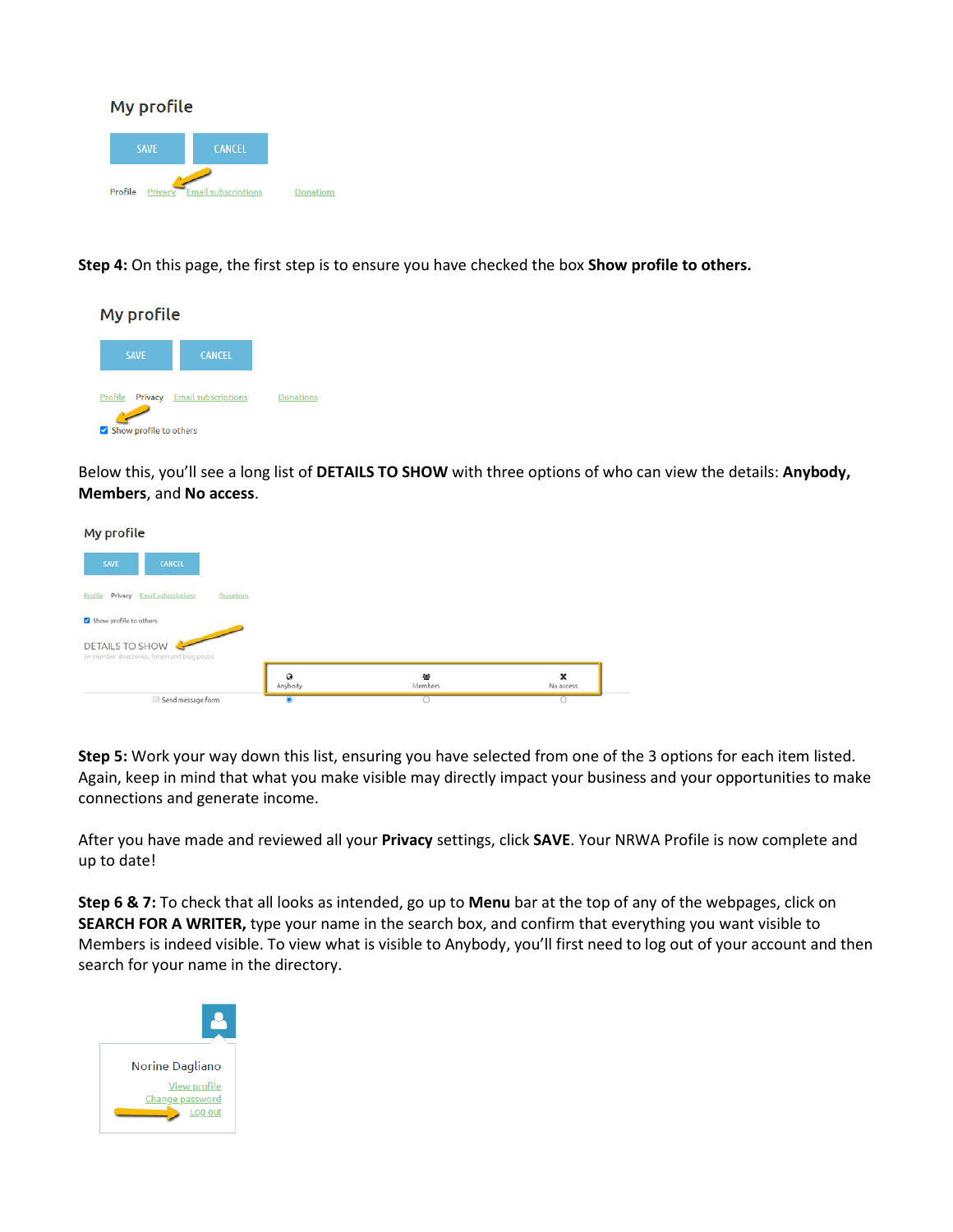Step 8: Once your profile is updated, [click here](https://thenrwa.com/event-4073321) [\(https://thenrwa.com/event-4073321\)](https://thenrwa.com/event-4073321) to enter the drawing for a \$25 gift card and to be considered for the grand prize awarded to the Most Robust NRWA Profile (reference The Most Robust Profile Judging Criteria featured at the end of this document).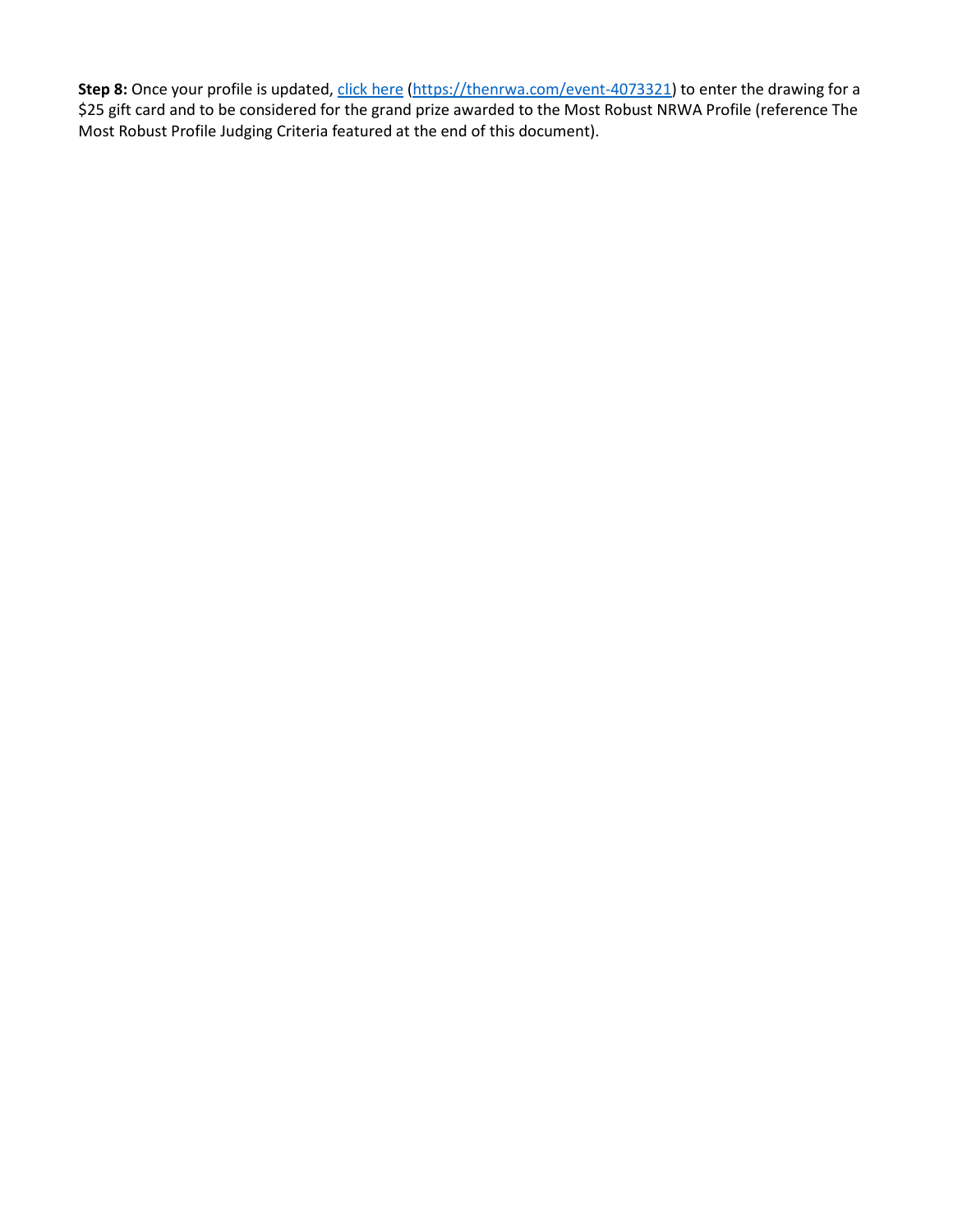

*Setting the standard for excellence ~ Established 1997*

# My profile

| SAVE                      | CANCEL                                                                                      |                                                                                                                                             |  |
|---------------------------|---------------------------------------------------------------------------------------------|---------------------------------------------------------------------------------------------------------------------------------------------|--|
| Profile<br><b>Privacy</b> | <b>Email subscriptions</b>                                                                  | Donations                                                                                                                                   |  |
|                           |                                                                                             | * Mandatory fields                                                                                                                          |  |
|                           | User ID                                                                                     | 8775826 This field is generated automatically and cannot be changed                                                                         |  |
|                           | First name                                                                                  | Norine                                                                                                                                      |  |
|                           | Nickname                                                                                    | Norine<br>Please provide any name you prefer to go by (Bob, Lizzie, J.R.). If you do not have a preference, please re-type your first name. |  |
|                           | Last name                                                                                   | Dagliano                                                                                                                                    |  |
|                           | Company Name                                                                                | ekm Inspirations                                                                                                                            |  |
|                           | Mailing Address                                                                             | 104 Charlton Road                                                                                                                           |  |
|                           | Mailing Address 2                                                                           |                                                                                                                                             |  |
|                           | City                                                                                        | Winchester                                                                                                                                  |  |
|                           | State                                                                                       | $\checkmark$<br>Virginia                                                                                                                    |  |
|                           | Zip Code                                                                                    | 22602                                                                                                                                       |  |
|                           | Country                                                                                     | United States<br>$\checkmark$                                                                                                               |  |
|                           | e-Mail                                                                                      | norine@ekminspirations.com                                                                                                                  |  |
|                           | Alternative e-Mail                                                                          |                                                                                                                                             |  |
|                           | We would like to send you email on<br>educational, business and networking<br>opportunities | $\Box$ I consent to receive electronic marketing communications.                                                                            |  |
|                           | Work Phone                                                                                  | 301-766-2032                                                                                                                                |  |
|                           | Other Phone                                                                                 | 240-217-5075                                                                                                                                |  |
|                           | Web Page                                                                                    | www.ekminspirations.com                                                                                                                     |  |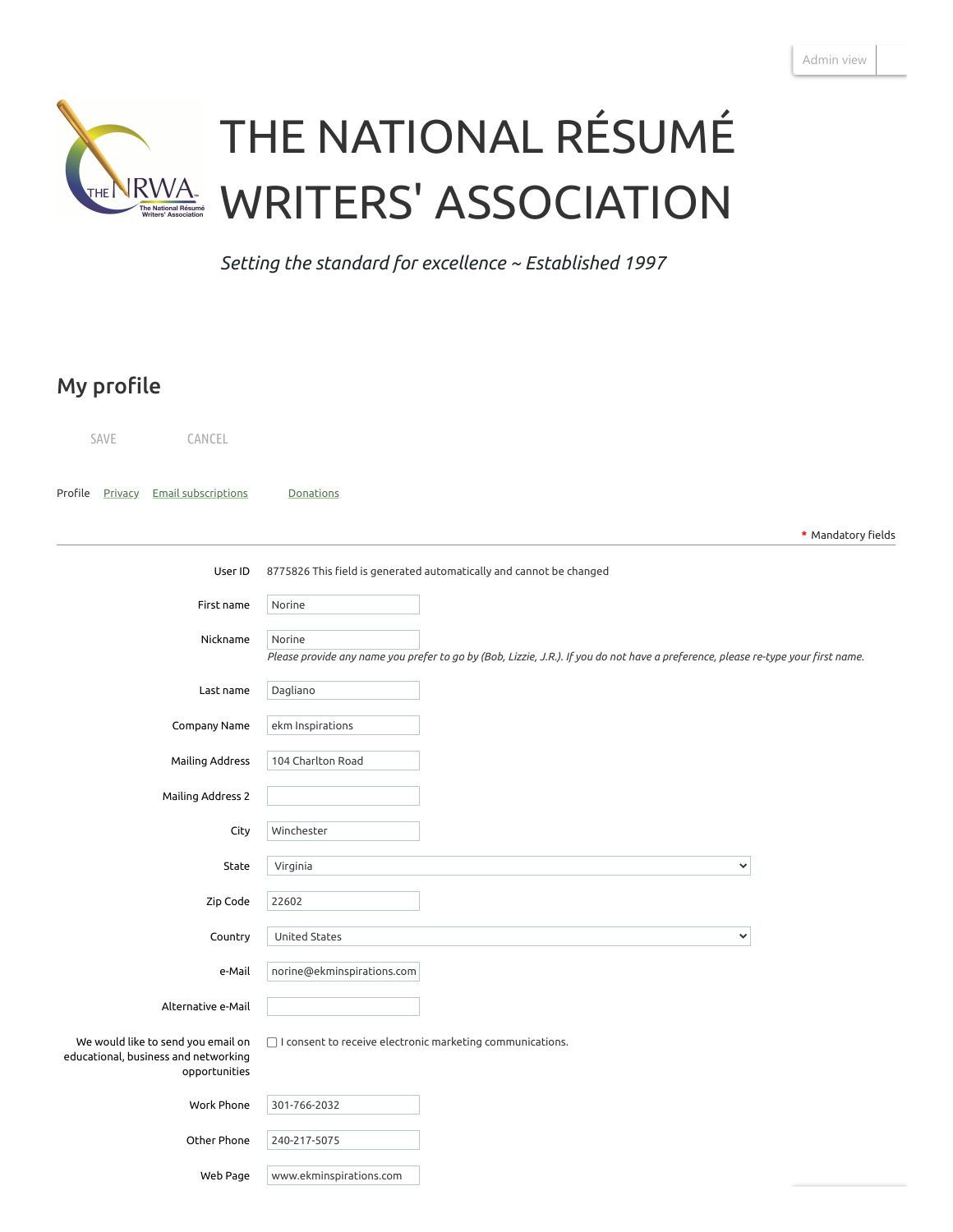### CONNECTIONS

 $\checkmark$ 

| Viewable in Member Directory    | <b>●</b> Yes                                                                                                                                                                                                                    |  |
|---------------------------------|---------------------------------------------------------------------------------------------------------------------------------------------------------------------------------------------------------------------------------|--|
|                                 | $\bigcirc$ No<br>Indicate whether or not you would like to be included in the public searchable database.                                                                                                                       |  |
| Code of Ethics                  | lagree                                                                                                                                                                                                                          |  |
|                                 | $\bigcirc$ I do not agree (will result in termination of membership)<br>As a member of the NRWA, I agree to the Code of Ethics, as written in the NRWA Governance section of the website.<br>(https://thenrwa.com/codeofethics) |  |
| LinkedIn Profile                | www.linkedin.com/in/norinec                                                                                                                                                                                                     |  |
| <b>Twitter Handle</b>           |                                                                                                                                                                                                                                 |  |
| Facebook Page                   |                                                                                                                                                                                                                                 |  |
| Instagram Address               |                                                                                                                                                                                                                                 |  |
| PROFESSIONAL OVERVIEW           |                                                                                                                                                                                                                                 |  |
| How many years in the industry? | 8+ Years<br>$\checkmark$                                                                                                                                                                                                        |  |
| Primary Work Setting            | Experienced Business Owner (5+ years)<br>╰                                                                                                                                                                                      |  |

Secondary Work Setting

Certifications and Designations NCRW, NCOPE, CPRW, CFRW/

Experienced Business Owner (5+ years)

If you have earned the NCRW, include it here. In the case of multiple certifications, NCRW must be listed first.

Photo



[Remove / change](javascript:__doPostBack()

How I help

I provide customized services tailored to each job seeker's unique needs. Beginning with an in-depth consultation assessment, I identify the tools and services that will most effectively and efficiently help the client reach his/her personal goals. Once we agree on services and prices, we begin working collaboratively to complete the project. I work with clients all over the world, via phone, email and Skype.

*Limit is 150 words.* In addition to working with job seekers, I designed and am the exclusive instructor for The NRWA Writing Excellence Program am a grader for the NCRW exam I provide mentoring and editing for emerging writers and oer proofreading

#### Service Offerings Resume Writing

- □ Job Search Letters
- $\blacktriangleright$  LinkedIn Profile Writing
- Business Writing
- □ Personal Branding
- **V** Interview Coaching
- □ 30-60-90 Day Plans
- Career Counseling
- **Job Search Coaching**
- $\Box$  Salary Negotiations
- College Essays & Applications
- ✔ Proofreading/Copy Editing
- NCRW-Candidate Mentoring
- Outplacement
- Webinar Presentations
- Onsite Training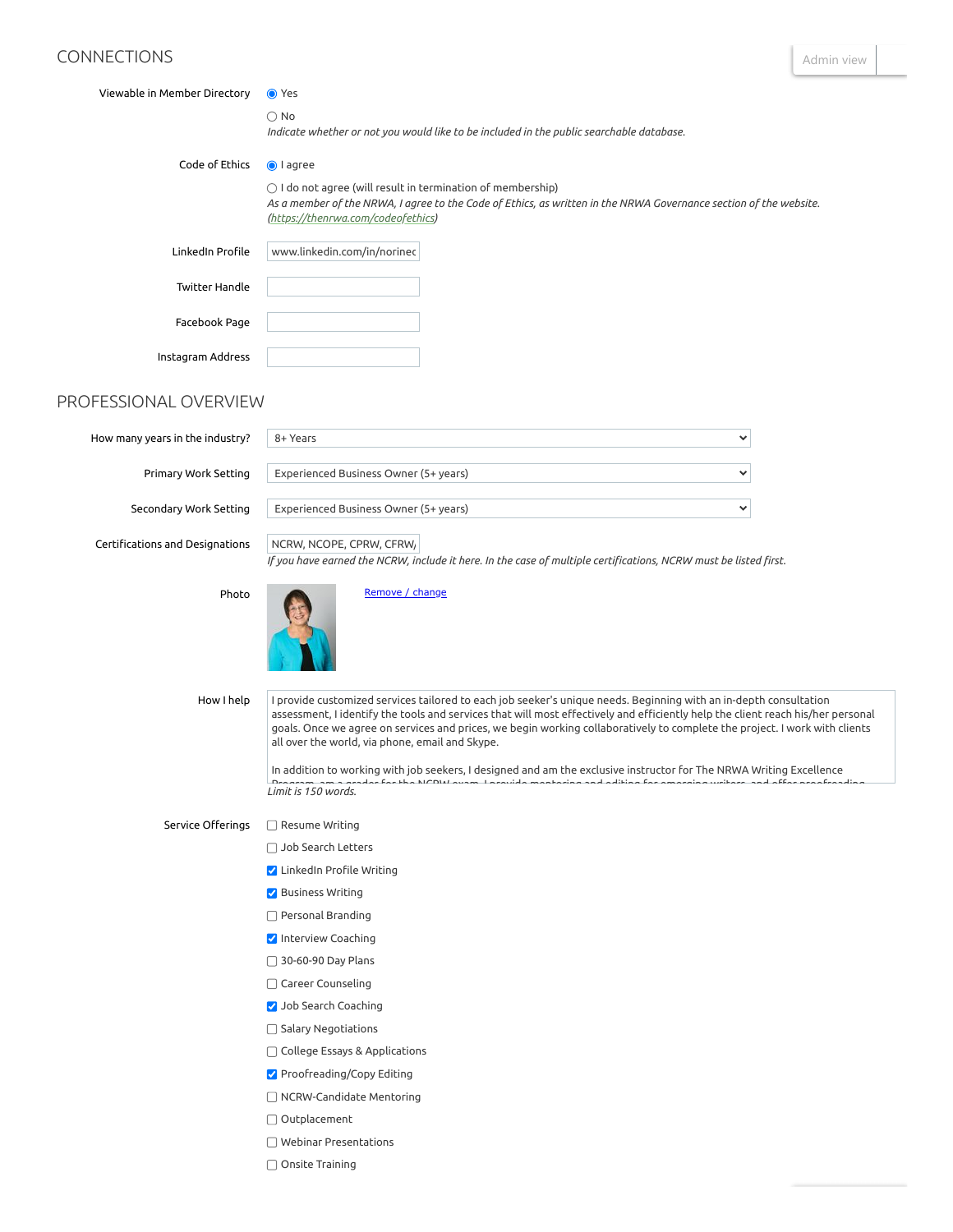Service Description Resume Specialties Subcontractor Speaker List Speaker Bio & Topics *Limit is 25 words (155 characters).* Job Search Planning, Intervie Accounting / Banking / Finance Administrative / Executive Support Agriculture □ Arts / Creative Blue Collar / Skilled Trade **Career Change / Return to Work** □ Executive / C-Level Education / Academia / Higher Education Energy / Oil & Gas Engineering Entertainment / Media Federal / State Government **Healthcare Hospitality Human Resources** Information Systems / IT International Legal / Law Enforcement Life Sciences / Forestry Manufacturing / Supply Chain / Logistics Marketing / PR Military / Military Transition Ministry **V** Nonprofit Pharmaceutical / Medical Device Recent Graduate / Entry Level Sales / Sales Management Clear selection Yes **●** No Indicate whether or not you are interested in subcontracting as a writer for other members of The NRWA. Clear selection **●** Yes  $\bigcirc$  No *Mark "yes" if you would like to be included in the searchable "speaker" list.*

For more than 30 years, job seekers and professionals in career transition have relied on Norine Dagliano for expert advice, practical insight, inspiration, and support to help them get paid what they deserve doing work that they love. No stranger to the challenges and anxiety faced by job seekers, Dagliano leverages her personal experience to assess what is and is not working in one's career and job search and offers a common sense approach that creates "AH-HA moments," leaves lasting impact, and moves people to action.

As a sought after trainer and presenter of résumé job search personal branding and career management tools and

#### MEMBERSHIP BENEFITS

Volunteer Interests □ Conference

- **V** Communications
- $\blacktriangleright$  Education/Certification
- Membership

[Admin view](https://www.thenrwa.com/Sys/Login/SwitchToAdmin)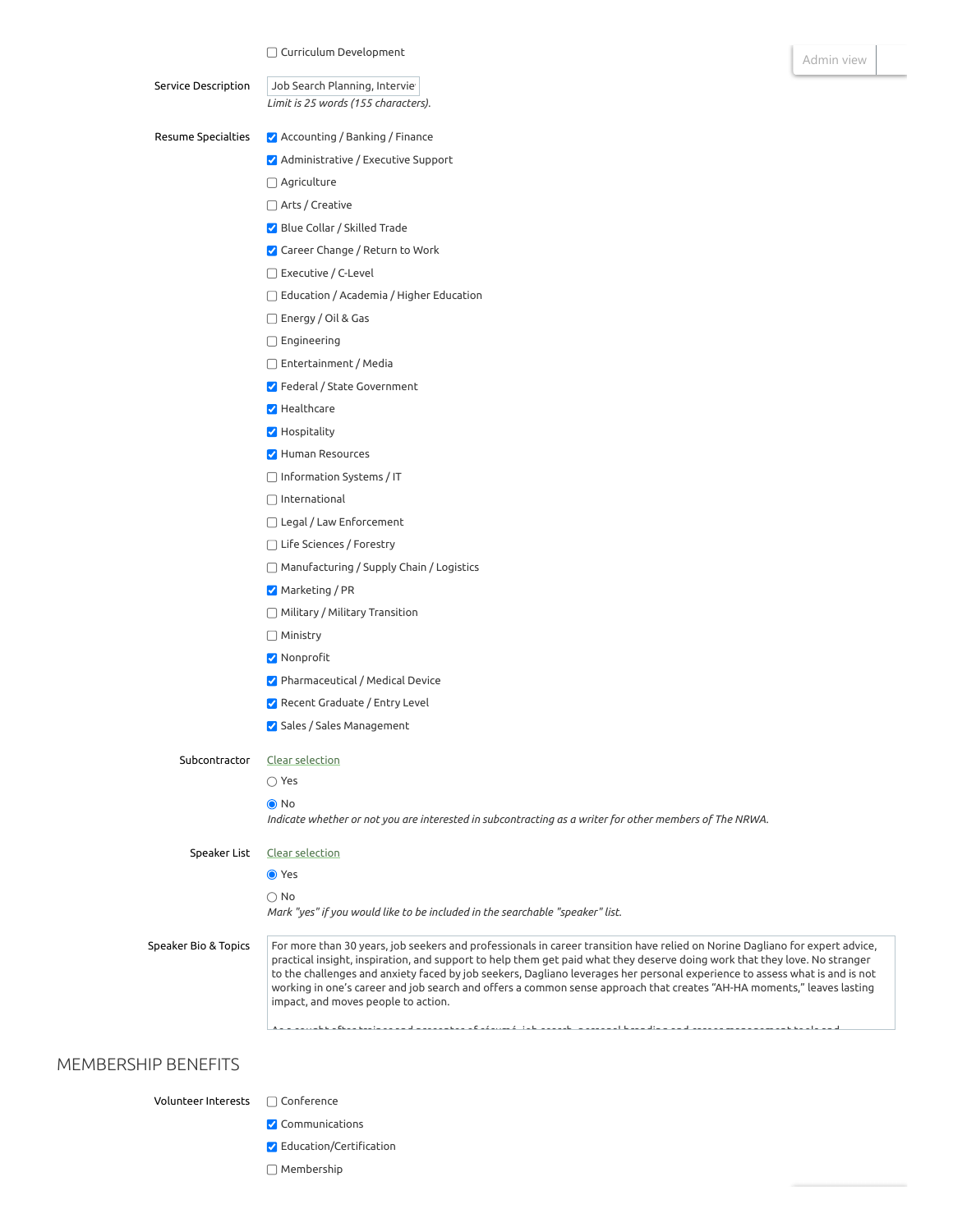|                                  | $\Box$ Marketing<br>$\Box$ Special Projects                                                                                                                                                                                                                                         | Admin view |  |
|----------------------------------|-------------------------------------------------------------------------------------------------------------------------------------------------------------------------------------------------------------------------------------------------------------------------------------|------------|--|
| Membership Certificate           | $\bigcirc$ Yes, Please Email                                                                                                                                                                                                                                                        |            |  |
|                                  | ● Not necessary, will request if desired<br>If you are joining as a new member, please mark here if you would like to receive a membership certificate. If you are renewing your<br>membership and would like a certificate, please email your request to adminmanager@thenrwa.com. |            |  |
| How did you hear about The NRWA? | Through networking                                                                                                                                                                                                                                                                  |            |  |

#### NCRW DESIGNATION:

| NCRW Certified?          | Yes                                                                                                                                                                                                                                                                                                                              |
|--------------------------|----------------------------------------------------------------------------------------------------------------------------------------------------------------------------------------------------------------------------------------------------------------------------------------------------------------------------------|
| NCRW Certification Date  | June 30, 2018                                                                                                                                                                                                                                                                                                                    |
| <b>NCRW Renewal Date</b> | June 30, 2021                                                                                                                                                                                                                                                                                                                    |
| CEU's Reported           | Webinar: Career Branding (9.28.20) - 1<br>NRWA 2020 Virtual Conference - 10<br>Webinar: Crafting Resumes for New Grads (8.21.20)-1<br>Webinar; Creating High Impact Headlines and Powerful Summaries(6.19.20) - 1<br>Webinar; Job Scan, Why Should I Use it? (4.17.20) - 1<br>Webinar: Cover Letters That Open Doors (2.21.20)-1 |

Webinar: How to Create Graphically Beautiful Yet ATS Friendly Resumes (12 13 19) 1

#### NCOPE CERTIFICATION

| NCOPE Certified?                          | Yes |
|-------------------------------------------|-----|
| NCOPE Certification Date January 10, 2019 |     |
| NCOPE Renewal Date April 30, 2021         |     |

### BOARD & COMMITTEE SERVICE (ADMIN USE)

| Board Position | WRITTEN COMMUNICATIONS CHAIR |  |
|----------------|------------------------------|--|
|                |                              |  |

Board Bio Norine Dagliano, Nationally Certified Resume Writer (NCRW) and sole-proprietor of ekm Inspirations has been supporting and guiding professionals through career transition for more than three decades. In recent years, she has taken an active role in mentoring and training resume writers who wish to excel in the industry. With a strong background in curriculum development, she was commissioned by the NRWA to design and currently instructs the association's flagship Writing Excellence program, training new and experienced resume writers. Most recently she recorded an on-demand virtual training based on the same curriculum.

SAVE CANCEL

The National Résumé Writers' Association 2331 Rock Spring Road, Forest Hill, MD 21050

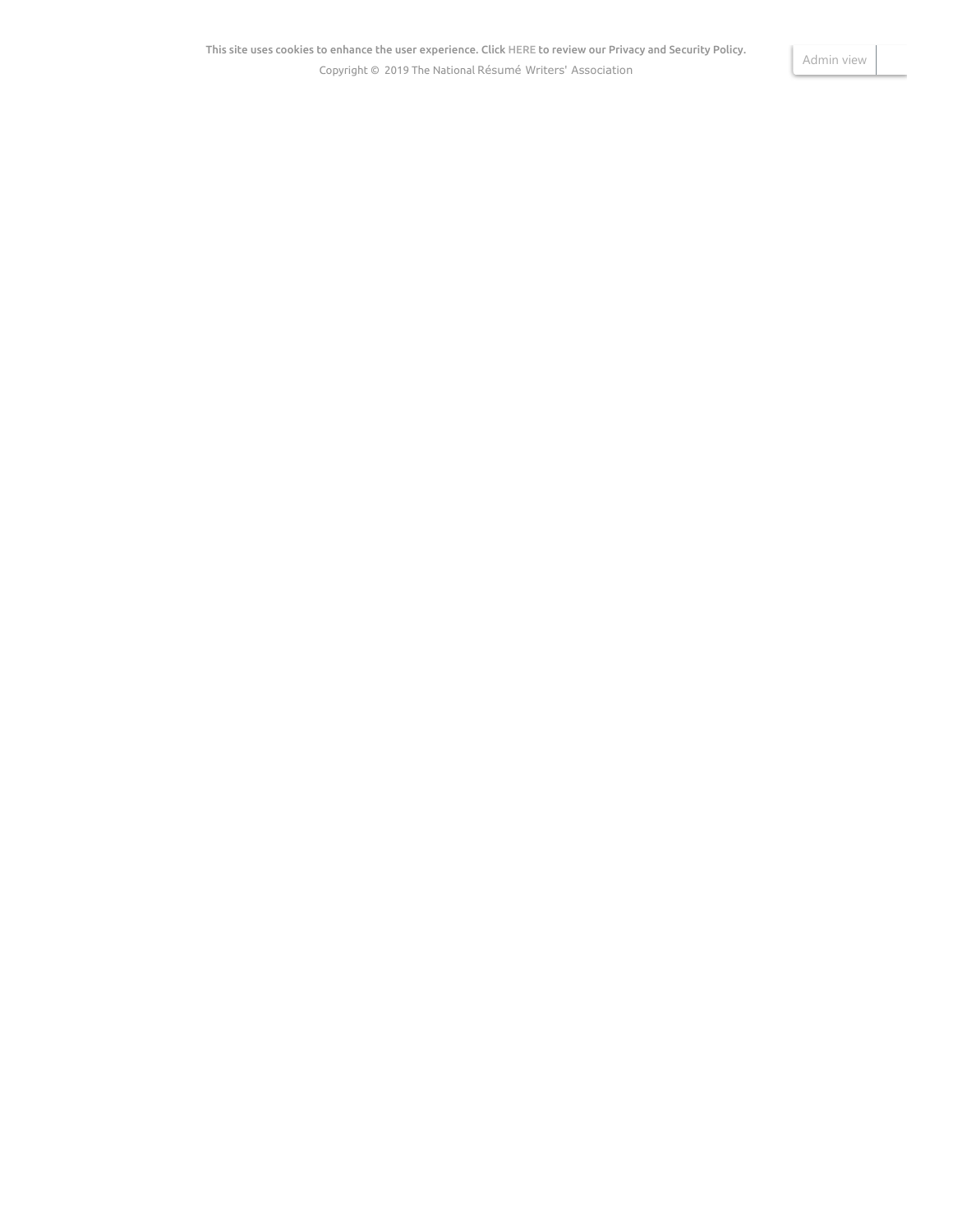

*Setting the standard for excellence ~ Established 1997*

# My profile

SAVE CANCEL

Profile Privacy Email [subscriptions](https://www.thenrwa.com/Sys/Profile/Subscriptions/Edit?memberId=8775826) [Donations](https://www.thenrwa.com/Sys/Profile/Donations?memberId=8775826)

 $\blacktriangleright$  Show profile to others

#### DETAILS TO SHOW

(in member directories, forum and blog posts)

|                                                                                             | $\ddot{Q}$          | 參          | $\boldsymbol{\mathsf{x}}$ |
|---------------------------------------------------------------------------------------------|---------------------|------------|---------------------------|
|                                                                                             | Anybody             | Members    | No access                 |
| $\boxdot$ Send message form                                                                 | $\bullet$           | $\circ$    | $\bigcirc$                |
| Membership level                                                                            | $\bigcirc$          | $\circ$    | $\bullet$                 |
| User ID                                                                                     | $\bigcirc$          | $\bigcirc$ | $\bullet$                 |
| First name                                                                                  | $\bullet$           | $\circ$    | $\bigcirc$                |
| Nickname                                                                                    | $\bullet$           | $\bigcirc$ | $\bigcirc$                |
| Last name                                                                                   | $\bullet$           | $\bigcirc$ | $\bigcirc$                |
| Company Name                                                                                | $\bullet$           | $\circ$    | $\bigcirc$                |
| Mailing Address                                                                             | $\bigcirc$          | $\bullet$  | $\bigcirc$                |
| Mailing Address 2                                                                           | $\circ$             | $\circ$    | $\bullet$                 |
| City                                                                                        | $\bullet$           | $\bigcirc$ | $\bigcirc$                |
| State                                                                                       | $\bullet$           | $\bigcirc$ | $\bigcirc$                |
| Zip Code                                                                                    | $\bigcirc$          | $\bigcirc$ | $\bullet$                 |
| Country                                                                                     | $\bullet$           | $\circ$    | $\bigcirc$                |
| e-Mail                                                                                      | $\bullet$           | $\bigcirc$ | $\bigcirc$                |
| Alternative e-Mail                                                                          | $\bigcirc$          | $\bigcirc$ | $\bullet$                 |
| We would like to send you email on<br>educational, business and networking<br>opportunities | $\circlearrowright$ | $\bullet$  | $\bigcirc$                |
| Work Phone                                                                                  | $\bullet$           | $\circ$    | $\bigcirc$                |
| Other Phone                                                                                 | $\bigcirc$          | $\bigcirc$ | $\bullet$                 |
| Web Page                                                                                    | $\bullet$           | $\circ$    | $\bigcirc$                |
| Viewable in Member Directory                                                                | $\bullet$           | ∩          | $\bigcirc$                |
|                                                                                             |                     |            |                           |